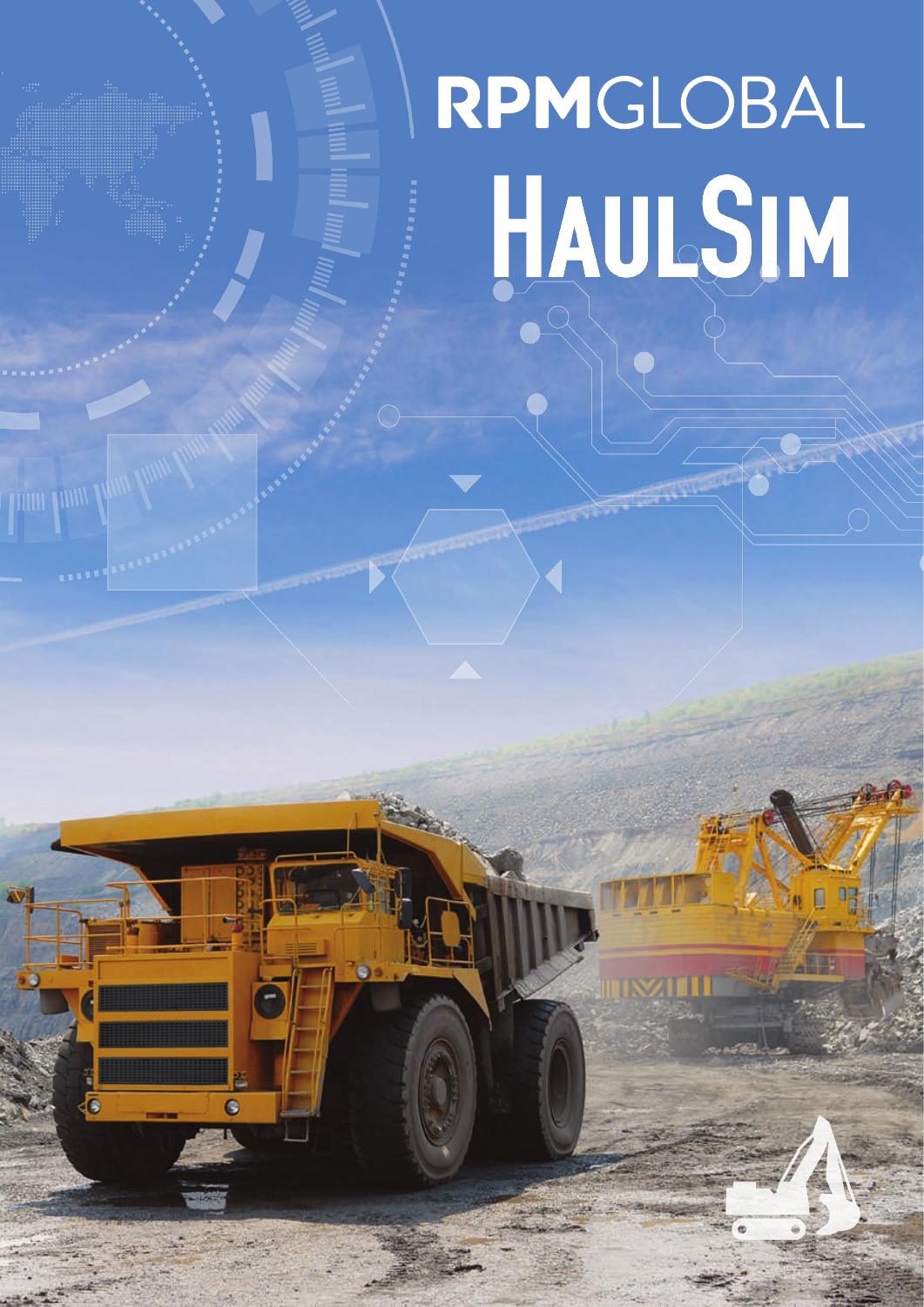Do you know if your planned haul route changes will make a positive or negative impact on production?

Is your existing fleet at optimum size, fully utilised and running efficiently?

Do you think you need more equipment, but cannot quantitatively justify the expenditure?

Can you accurately test your short and long-term planning assumptions?

# Reduce Operating Expenditure with Discrete Event Simulation

Mine haulage represents the highest cost component of any mining operation meaning optimisation of mine haulage fleet is paramount. HAULSIM and Discrete Event Simulation drive down operating costs through prediction of production, allowing users to take control of uncertainty in their mining operations.

- Truck speed (calibrated using GPS data)
- Road rules
- Haulage networks and road conditions
- Other infrastructure such as crushers, stockpiles and orepasses.

## Knowledge and Power

RPM has over 35 years of experience in developing mining simulation tools with origins in modelling truck and loader options over a single route. Integrating mining knowledge with powerful simulation capabilities, RPM are pioneers of simulation, providing the mining sector with its first industry-specific haulage simulation solution. Featuring the industry's largest equipment database, HAULSIM is a complete 3D haulage simulation solution.

# Have Complete Confidence in Capital Decisions

HAULSIM is the most powerful simulation tool on the market for modelling, analysing, visualising, and optimising mine haulage networks giving users complete confidence in the accuracy of mine plans. Decisions to invest capital in new infrastructure or equipment can be made with a clear view of predicted outcomes.



# Control Uncertainty

Providing more insight than ever before, users can control uncertainty in their mining operations with the use of HAULSIM to model and visualise every aspect of their haulage system in 3D. The impact of changes to mine haulage systems can be simulated and quantified rapidly, giving users confidence in their planning and design improvement decisions.

# Make Simulation a Pivotal Part of Your Planning Process

HAULSIM brings simulation in house, reducing reliance on costly specialist consultants. HAULSIM is fast to set up and easy to use - users can build models in a drag and drop environment and generate simulations rapidly. This means multiple scenarios can be explored at any given time. Minor incremental adjustments or major changes can be made with ease, and the visible impact of these changes is available within minutes.

### HAULSIM models incorporate real operational constraints and parameters including:

• Current fleet usage statistics such as breakdowns and rosters

• Modelling of congestion and queuing at sources and destinations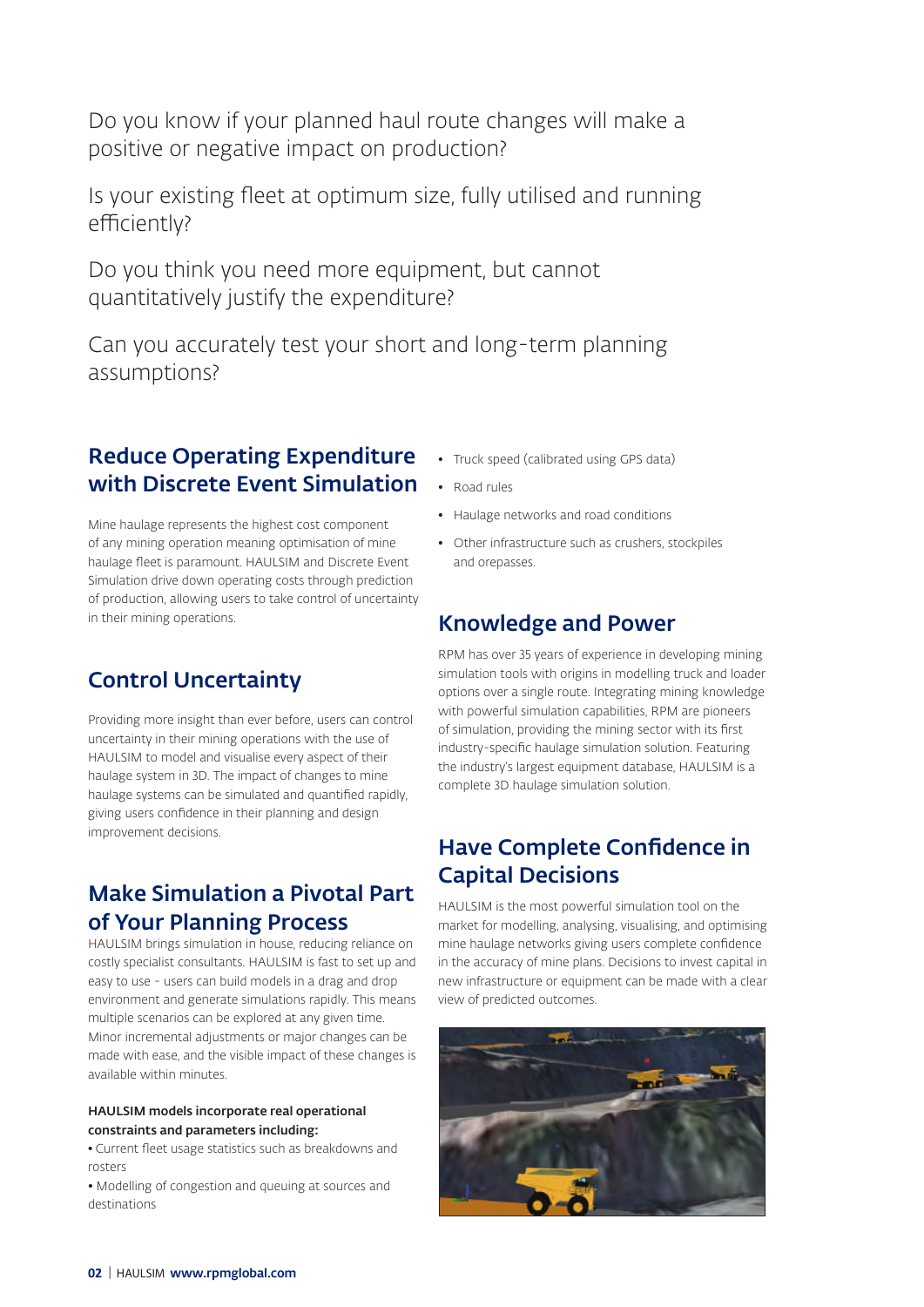# Increased Mine Productivity through Detailed Analysis

With a holistic focus on the haulage network, HAULSIM features a 3D user interface for users to identify bottlenecks, congestion, and other areas of improvement quickly and easily. With a focus on operational efficiency, both large and small decisions can be made with confidence using tested assumptions. Users can also calibrate models to form accurate predictions on future performance. Eliminate the cost and risk of real world testing using



### HAULSIM to visualise the effects of 'what-if' scenarios such as:

- Adding, removing or modifying equipment
- Variations to equipment task assignment
- Improvement of maintenance practices
- Haulage route and speed limit changes
- Changes in truck or loader allocation
- Adding or changing traffic control
- Production versus cost
- Change in configuration of ore passes, crushers and stockpiles and analyse the timing of interactions between different pieces of equipment
- Congestion and bottleneck improvement strategies.

# Enterprise Planning Framework

The Enterprise Planning Framework is the backbone of RPM's entire suite of Enterprise Solutions. It facilitates true end-to-end design, planning and scheduling, simulation, financial modelling and execution capabilities across the mining value chain.

The framework allows for fully transparent, governed and auditable two-way integration into Corporate Systems, Business Intelligence solutions and Fleet Management Systems.

This flexible integration footprint, a hallmark of RPM software, propels productivity and increases control across entire organisations.

# Software Support

RPMGlobal's international network gives our customers multiple support options across multiple time zones. Our skilled professionals provide both technical software support and extended implementation support, covering any model or customisation.

Access RPMGlobal's comprehensive support service by telephone or email, or get online and talk with our experts on the RPM forums. No matter where you are globally, no matter how remote, we can help.